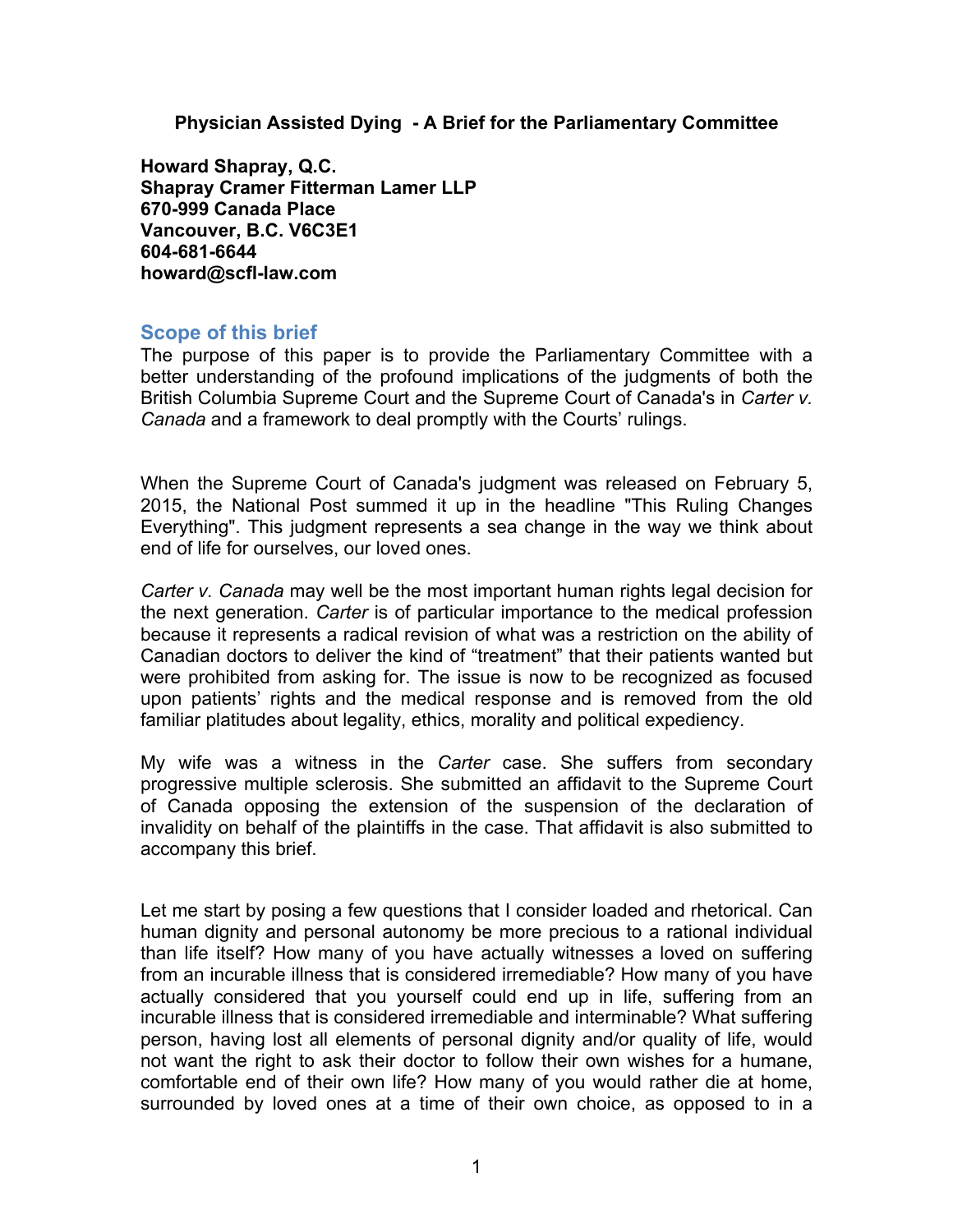hospital without any control over your own end of life, perhaps the most significant moment of an entire lifetime.

It is impossible to deal with the issues in a sensitive and sensible fashion without considering the very complex and detailed analysis of Justice Lynn Smith in the Supreme Court of British Columbia of some 37 volumes of evidence from virtually every point of view and jurisdiction that has dealt with the issue of physician assisted dying.

The decision of Justice Smith, a judgment that the Supreme Court of Canada adopted without exception, is over 1400 paragraphs and 261 pages in length. It is a masterpiece of balanced analysis of the evidence and arguments pro and con, describing in great detail palliative care practices, the experience of other jurisdictions, recommendations and objections from interested proponents and opponents as well as detailed and difficult legal analysis. This analysis relieves the government of any responsibility to revisit questions specifically addressed and answered in the judgment.

Justice Smith began her Reasons for Judgment by reviewing the then current state of the law and practice in Canada regarding end-of-life care. She found that current unregulated end-of-life practices in Canada — such as the administration of palliative sedation and the withholding or withdrawal of lifesaving or life-sustaining medical treatment — can have the effect of hastening death and that there is a strong societal consensus that these practices are ethically acceptable (para. 357). After considering the evidence of physicians and ethicists, she found that the "preponderance of the evidence from ethicists is that there is no ethical distinction between physician-assisted death and other end-of-life practices whose outcome is highly likely to be death" (para. 335). Finally, she found that there are qualified Canadian physicians who would find it ethical to assist a patient in dying if that act were not prohibited by law (para. 319).

Justice Smith also addressed the risks of a permissive regime and the feasibility of implementing safeguards to address those risks. After reviewing the evidence tendered by physicians and experts in patient assessment, she concluded that physicians were capable of reliably assessing patient competence, including in the context of life-and-death decisions (para. 798). She found that it was possible to detect coercion, undue influence, and ambivalence as part of this assessment process (paras. 815, 843). She also found that the informed consent standard could be applied in the context of physician-assisted death, so long as care was taken to "ensure a patient is properly informed of her diagnosis and prognosis" and the treatment options described included all reasonable palliative care interventions (para. 831). Ultimately, she concluded that the risks of physician-assisted death "can be identified and very substantially minimized through a carefully-designed system" that imposes strict limits that are scrupulously monitored and enforced (para. 883). These safeguards are however an issue between doctor and patient and a matter embraced by the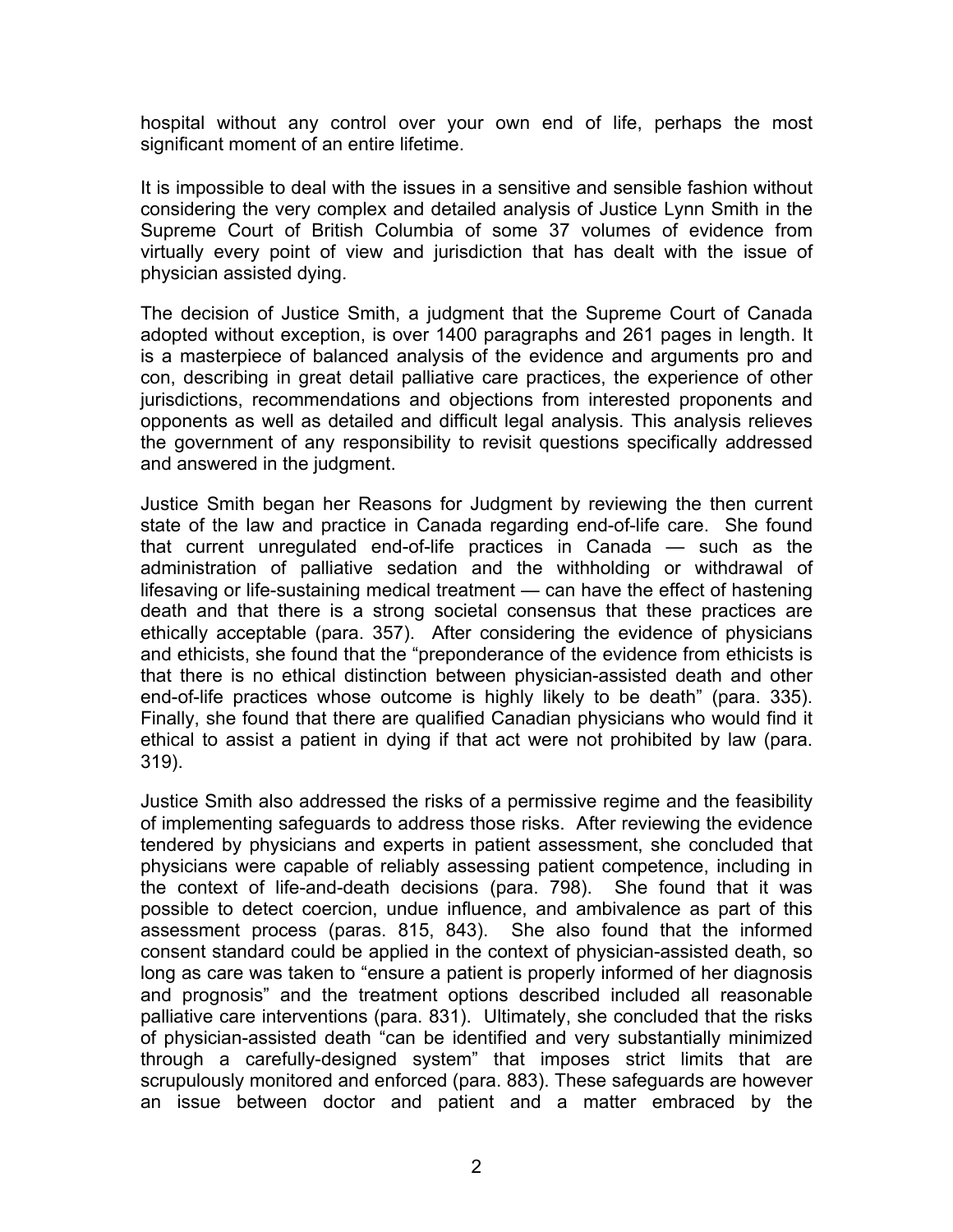confidentiality of that relationship. The federal government has no role to play in the regulation of the medical profession. The Colleges that regulate the medical profession in each province must step up to the plate to ensure that doctors understand what they can and cannot do and how they can keep adequate records to protect themselves should anyone question a physician assisted death.

### **Terminology**

Suicide is a pejorative concept. It is important to attempt to use neutral language and avoid emotionally laden or politically charged terminology such as physicianassisted suicide when discussing the issues in *Carter v. Canada*. Physicianassisted end-of-life or physician-assisted death or some other terminology is, in the view of proponents of patient autonomy, a better choice.

## **Jurisdiction**

Parliament has exclusive jurisdiction over criminal law. The provinces exercise exclusive jurisdiction over property and civil rights in the provinces. Healthcare is traditionally seen as a provincial jurisdiction. To the extent that Parliament was to given the opportunity to consider regulating in some fashion physician-assisted dying, the decisions of the courts must be considered in the context of limitations on Canada's criminal law jurisdiction. The purpose of the Criminal Code is to prohibit criminal activity and not to regulate medical care or interfere with doctor patient relationships.

If the government is of the view, which is the premise of this paper, that this is essentially issues relating to doctor-patient relationships falls within the rubric of healthcare regulation, medical ethics, and medical record keeping, Canada may and probably should decide that no legislative amendments to the Criminal Code are necessary at this particular time. The provinces had seized the initiative led by the province of Ontario as has the Canadian Medical Association and the individual colleges who are responsible for the regulation of Canadian doctors. These are the front line people who must administer the lawful procedures that are authorized by *Carter*.

### **The Federal Panel**

The federal panel appointed by the Harper government some five months after the decision of the Supreme Court of Canada has come under the legitimate scrutiny and vociferous attack because of the reasonable apprehension of bias relating to the selected panelists. Two of the panelists gave evidence in the Supreme Court of British Columbia and have declared their opposition to Physician Assisted Dying at the trial of *Carter*. Their evidence was rejected by the court. The third panelist is a former Department of Justice lawyer who is now a law professor.

The survey that was ultimately and briefly made available online with no real publicity or fanfare that would attract a broad spectrum of public opinion to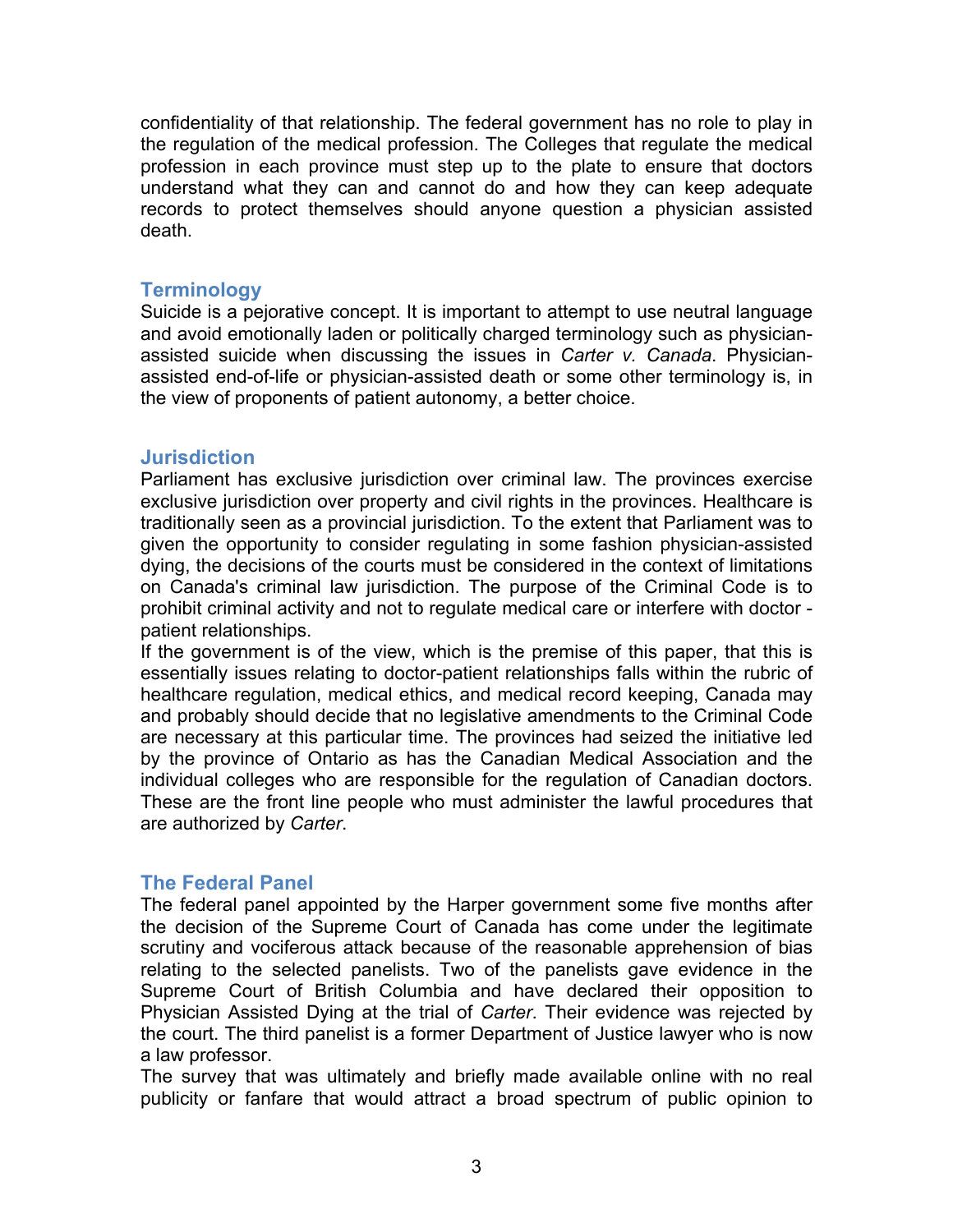answer its poorly framed questions. The Federal questionnaire was not focused on the real issues of how to administer the new permissive regime of patient autonomy involved in end-of-life decision-making. Rather, the questionnaire was loaded with emotional rather than legal issues that had already been addressed by the court in the judgments that are now law.

# **The Ontario/provincial Panel**

The Ontario provincial panel was a much more balanced body of distinguished Canadians who have expertise relevant to the issues that become pertinent on February 6, 2016. Its survey material was made available in advance of the federal government's survey and is, evidently on a considered analysis, a much less slanted, loaded survey than the federal panel's questionnaire. The focus of its questionnaire was far more relevant to issues surrounding the doctor-patient relationship and took for granted for the most part the concepts of patient autonomy endorsed by the court. It is likely to be a far more reliable guide for any government considering what to do, if anything, on, before or after February 6, 2016.

The notion that there may be a flood of physician-assisted deaths of vulnerable people prompted by avaricious relatives or frustrated caregivers in February 2016 because the federal government has not acted is nonsensical. The notion that the government considers that it needs more time to study the issue is equally facetious. The courts have essentially done the government's work for them.

The Department of Justice lawyers who have worked on issue in the case since 2011 and who will have studied the volumes of evidence, the judgments, the reams of written arguments, the numerous interventions by interest groups in the courts below and in the Supreme Court of Canada and who are familiar with the bulk of the evidence are fully able to highlight, as does this paper, any remaining relevant issues.

### **Is the a need for new legislation by June 6, 2015**

Because certain interest groups, whose arguments about "slippery slopes" have been discredited by reliable evidence accepted by the courts, persist in raising emotional and religious objections to physician-assisted dying.

It is the opinion of this writer that the counsel of prudence is for the government to stand back and do nothing to determine whether there is a criminal law problem associated with a Supreme Court of Canada's decision or whether the provinces have occupied the field in a manner that provides ample protection for persons who would contravene the limited exception to section 241(b) of the Criminal Code carved out by the courts.

In other words, there is no need to rush to occupy a field because of fear mongering of abuse supported only by discredited evidence and propounded by private interest groups that are not representative of the majority of Canadian society and who would ignore or marginalize the thesis accepted by the Supreme Court of Canada.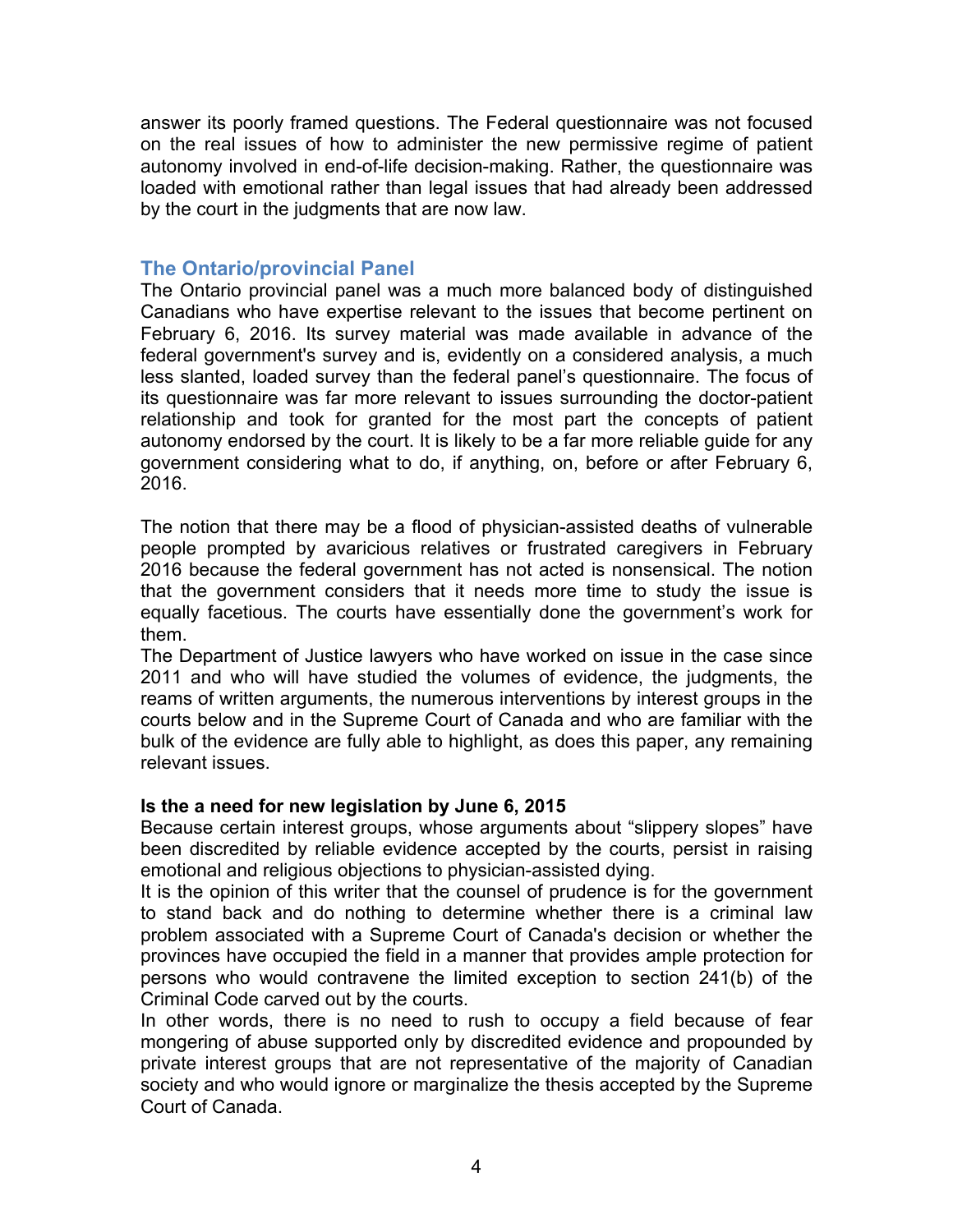Physicians are entrusted with making life-and-death decisions in relation to patient care on a daily basis. There is a well-established oversight of their activities both in the hospital context and in private practice through various institutionalized bodies with disciplinary jurisdiction. The fear that physicians will not act cautiously, lawfully and responsibly as the new ruling pertaining to medical end-of-life care becomes operative has no support in logic or common sense. The prohibition of the Criminal Code is limited by the Supreme Court of Canada is of course a powerful deterrent to illegal conduct. There are other oversight bodies established to deal with physicians who it is feared might consider abusing what is permissible under the Supreme Court of Canada's ruling.

It is the recommendation of this writer that the government not take any precipitous action and await the collection of data as well as the response of provincial healthcare care regulatory bodies and the medical profession itself before jumping to any conclusions about the need to fill any imaginary gap in the criminal law.

# **What did the Supreme Court in Carter v. Canada (the "Decision") decide?**

Specifically, the Court adopted the trial judgment and confirmed that a Canadian law cannot prohibit a physician-assisted death for a competent adult person who:

(1) clearly consents to the termination of life; and

(2) has a grievous and irremediable medical condition (including an illness, disease or disability) that causes enduring suffering that is intolerable to the individual in the circumstances of his or her condition. The court specifically declared that the term "irremediable" does not require the patient to undertake treatments that are not acceptable to the individual.<sup>1</sup>

# **What is the basis for the Court's conclusion?**

The opening paragraph of the judgment of the Supreme Court of Canada set the tone for the rest of the Court's careful analysis.

[1] It is a crime in Canada to assist another person in ending her own life. As a result, people who are grievously and irremediably ill cannot seek a physician's assistance in dying and may be condemned to a life of severe and intolerable suffering. *A person facing this prospect has two options: she can take her own life prematurely, often by violent or dangerous means, or she can suffer until she dies from natural causes. The choice is cruel.*

The Decision provides a thorough analysis of why about section 241(b) of the Criminal Code was unconstitutional as an unwarranted interference with individual rights that could not be justified as being reasonable constraints in a free and democratic society.

 $<sup>1</sup>$  Paragraph 4</sup>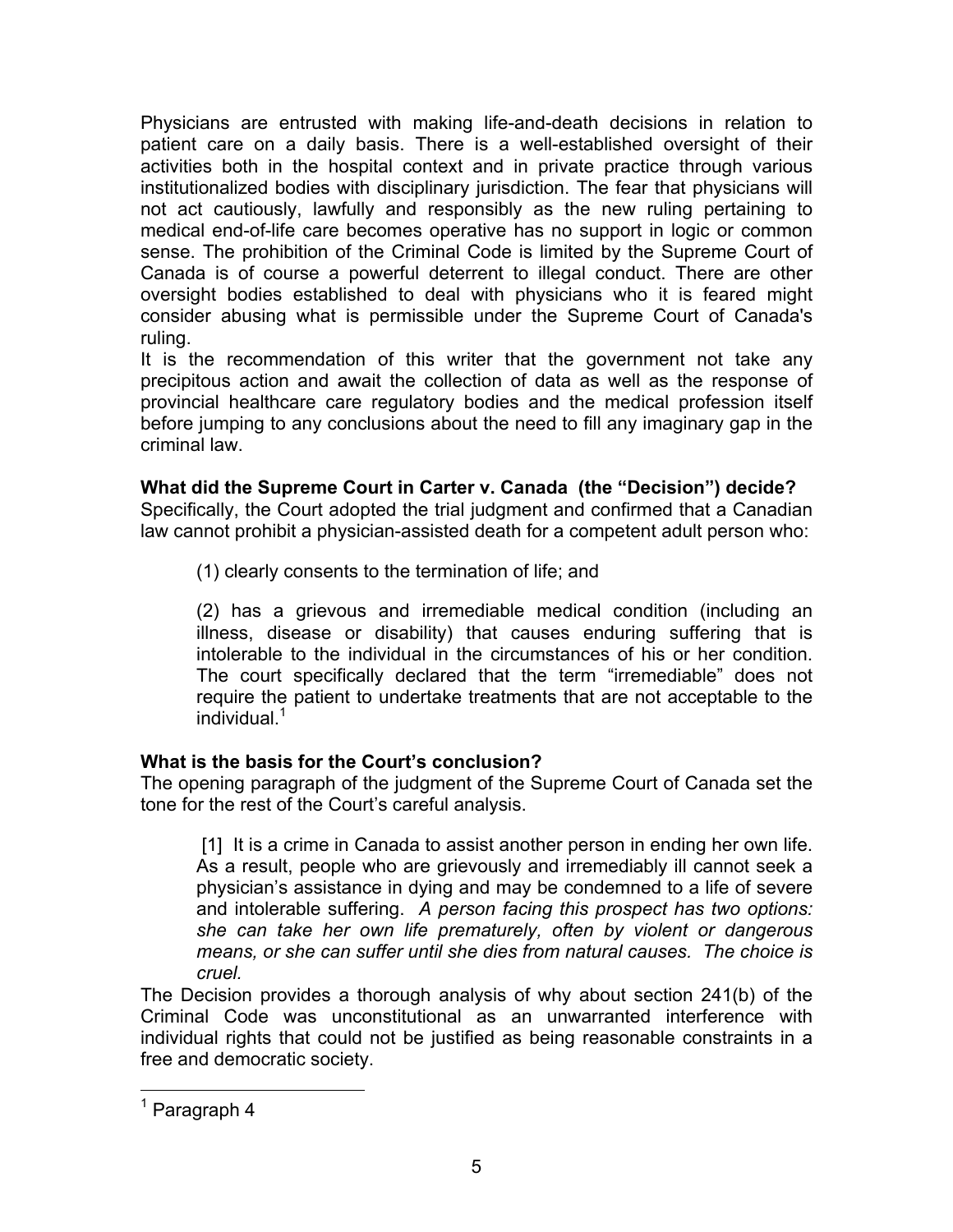[63] *… [W]e do not agree that the existential formulation of the right to life requires an absolute prohibition on assistance in dying, or that individuals cannot "waive" their right to life. This would create a "duty to live", rather than a "right to life", and would call into question the legality of any consent to the withdrawal or refusal of lifesaving or life-sustaining treatment.* The sanctity of life is one of our most fundamental societal values. Section 7 is rooted in a profound respect for the value of human life. But s. 7 also encompasses life, liberty and security of the person during the passage to death. It is for this reason that the sanctity of life "is no longer seen to require that all human life be preserved at all costs" (Rodriguez, at p. 595, per Sopinka J.). *And it is for this reason that the law has come to recognize that, in certain circumstances, an individual's choice about the end of her life is entitled to respect. It is to this fundamental choice that we now turn.*

### **Is a legislative response by Parliament to the Supreme Court of Canada's decision in Carter v. Canada (the "Decision") either likely to be necessary or appropriate in the future?**

The Court did not strike down in its entirety the criminal offense of assisting a person to commit suicide. The language of the Decision is limited to rendering inoperative the prohibition on physicians assisting their patients who meet the court's criteria. Therefore, Parliament may leave the general prohibition in place or re-enact it with a specific exemption that is consistent with the specific language of the exemption expressed clearly in the Decision.

Because the Decision provides its own guidelines as to what is an impermissible interference with patient autonomy and Charter rights of individuals who qualify for a physician-assisted end-of-life, it would be a foolish and impermissible exercise for government attempt to determine, in legislative language, the meaning of the term "consent", the nature of a "grievous and irremediable medical condition" or to attempt to circumscribe what causes "enduring suffering that is intolerable to the individual and the circumstances of his or her condition". These are concepts that are best understood by patients who would consider requesting a physician-assisted death and by doctors who are experienced in the treatment of their patients.

The Court observed that doctors determine consent and the capacity to give consent on a daily basis. Canada does not need a committee to make that determination and the interposition of any barrier that would interfere with the normal doctor-patient communication whereby patients consent to treatment and doctors provided such treatment is likely unconstitutional and inconsistent with both the spirit and the letter of the Decision.

The Court noted:

[90] The trial judge concluded that the prohibition's negative impact on life, liberty and security of the person was "very severe" and therefore grossly disproportionate to its objective (para. 1378). We agree that the impact of the prohibition is severe: it imposes unnecessary suffering on affected individuals, deprives them of the ability to determine what to do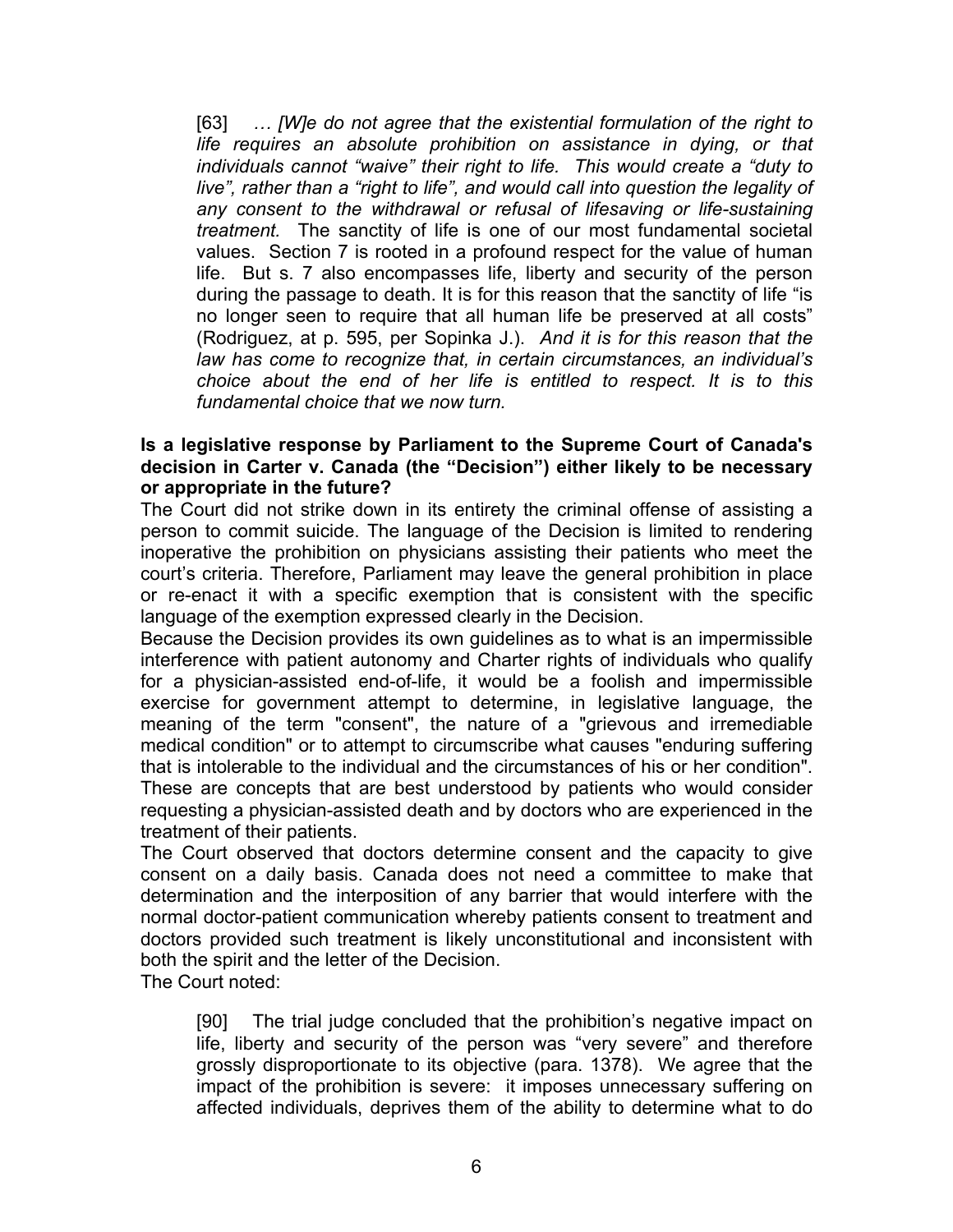with their bodies and how those bodies will be treated, and may cause those affected to take their own lives sooner than they would were they able to obtain a physician's assistance in dying. …

[106] The trial judge found that it was feasible for properly qualified and experienced physicians to reliably assess patient competence and voluntariness, and that coercion, undue influence, and ambivalence could all be reliably assessed as part of that process (paras. 795-98, 815, 837 and 843). In reaching this conclusion, she particularly relied on the evidence on the application of the informed consent standard in other medical decision-making in Canada, including end-of-life decision-making (para. 1368). She concluded that it would be possible for physicians to apply the informed consent standard to patients who seek assistance in dying, adding the caution that physicians should ensure that patients are properly informed of their diagnosis and prognosis and the range of available options for medical care, including palliative care interventions aimed at reducing pain and avoiding the loss of personal dignity (para. 831).

[107] As to the risk to vulnerable populations (such as the elderly and disabled), the trial judge found that there was no evidence from permissive jurisdictions that people with disabilities are at heightened risk of accessing physician-assisted dying (paras. 852 and 1242). She thus rejected the contention that unconscious bias by physicians would undermine the assessment process (para. 1129). The trial judge found there was no evidence of inordinate impact on socially vulnerable populations in the permissive jurisdictions, and that in some cases palliative care actually improved post-legalization (para. 731). She also found that while the evidence suggested that the law had both negative and positive impacts on physicians, it did support the conclusion that physicians were better able to provide overall end-of-life treatment once assisted death was legalized: para. 1271. Finally, she found no compelling evidence that a permissive regime in Canada would result in a "practical slippery slope" (para. 1241).

[109] ….We see no reason to reject the conclusions drawn by the trial judge. They were reasonable and open to her on the record.

## **Can Parliament mandate a cooling-off period to enable a patient who otherwise qualifies the opportunity to change his or her mind?**

The illusory "slippery slope" is the argument that opponents of physician-assisted dying have been raising for years and continued to raise both in the trial court and in the interventions permitted in the Supreme Court of Canada. It was a foundation of the federal government's opposition to the constitutional challenge and an alleged foundation for their argument that the probation against physician-assisted dying was justified in a free and democratic society. As noted above, the both the trial judge and the Supreme Court specifically rejected the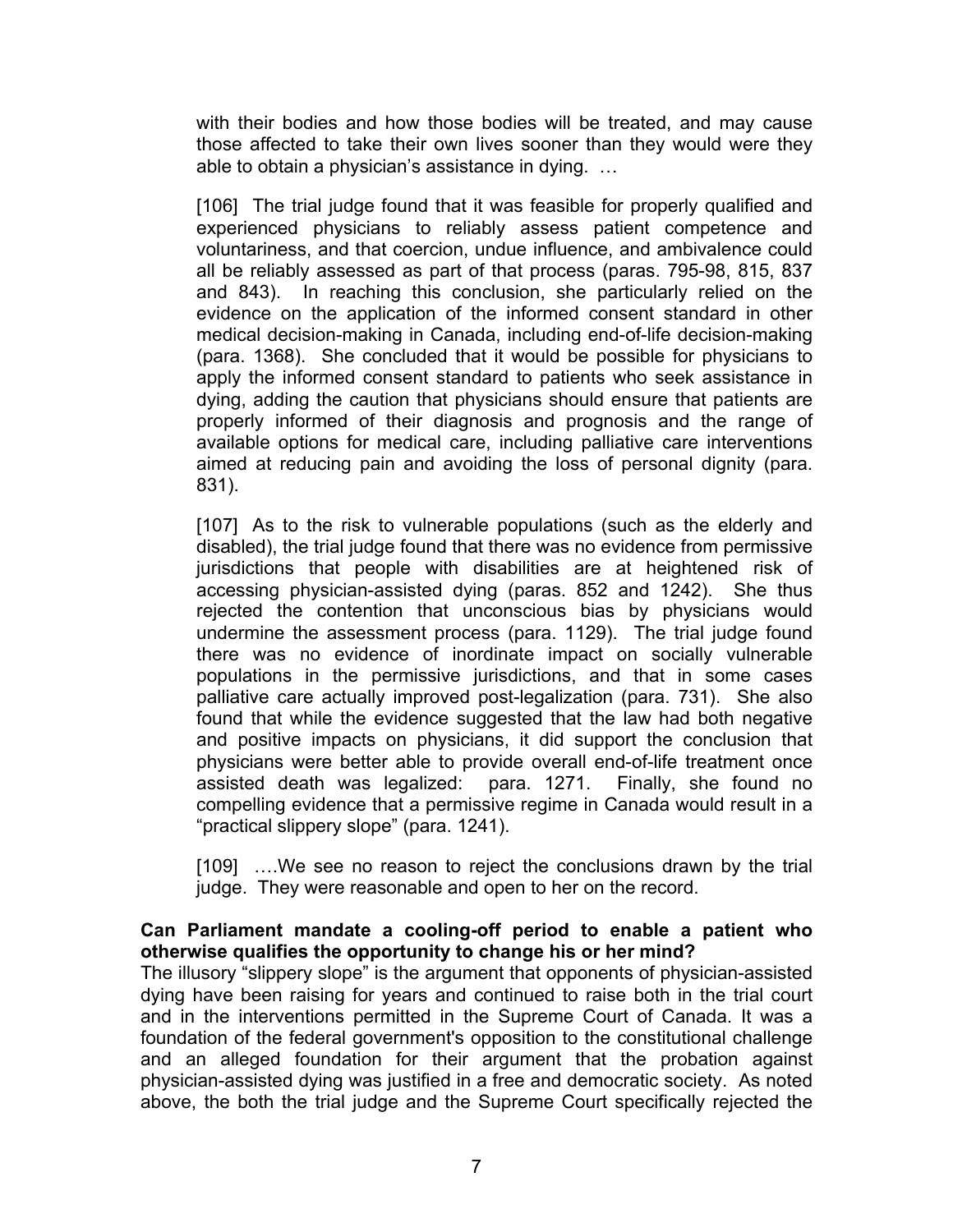boogyman of the "slippery slope". They agreed with the trial judge that there was "no compelling evidence that a permissive regime in Canada would result in a "practical slippery slope".

According to the Court's decision, a patient who is enduring intolerable suffering has the right to immediate rather than a deferred treatment to end that suffering. Take for example situation of a patient who has suffered massive injuries or extensive, excruciating burns, who is unable physically to take their own life and who requests his or her physician to end the patient's suffering by a lethal injection.

There is nothing in the judgment of either Court that would support the proposition that government can deprive a subject their constitutional right for a period of time by legislating that patient must endure for a cooling off period of 30 days. There is no constitutional basis for the suspension by a legislature of an individual patient's *Charter* rights. The judgment of the court was that a person who is suffering from bone cancer or other excruciating, painful conditions has the right to determine the manner and mode of their death. Numerous passages in the Decision made clear that it would be impermissible for Parliament to legislate an arbitrary cooling-off period. The following are but two such passages:

[67] The law has long protected patient autonomy in medical decisionmaking. In *A.C. v. Manitoba (Director of Child and Family Services)*, 2009 SCC 30, [2009] 2 S.C.R. 181, a majority of this Court, per Abella J. (the dissent not disagreeing on this point), endorsed the "tenacious relevance in our legal system of the principle that competent individuals are — and should be — free to make decisions about their bodily integrity" (para. 39). This right to "decide one's own fate" entitles adults to direct the course of their own medical care (para. 40): it is this principle that underlies the concept of "informed consent" and is protected by s. 7's guarantee of liberty and security of the person (para. 100; see also *R. v. Parker* (2000), 49 O.R. (3d) 481 (C.A.)). *As noted in Fleming v. Reid (1991), 4 O.R. (3d) 74 (C.A.), the right of medical self-determination is not vitiated by the fact that serious risks or consequences, including death, may flow from the patient's decision.* It is this same principle that is at work in the cases dealing with the right to refuse consent to medical treatment, or to demand that treatment be withdrawn or discontinued: see, e.g., *Ciarlariello v. Schacter*, [1993] 2 S.C.R. 119; Malette v. Shulman (1990), 72 O.R. (2d) 417 (C.A.); and *Nancy B. v. Hôtel-Dieu de Québec* (1992), 86 D.L.R. (4th) 385 (Que. Sup. Ct.).

[68] In *Blencoe*, a majority of the Court held that the s. 7 liberty interest is engaged "where state compulsions or prohibitions affect important and fundamental life choices": para. 49. In *A.C*., where the claimant sought to refuse a potentially lifesaving blood transfusion on religious grounds, Binnie J. noted that we may "instinctively recoil" from the decision to seek death because of our belief in the sanctity of human life (para. 219). But his response is equally relevant here: *it is clear that anyone who seeks physician-assisted dying because they are suffering intolerably as a result*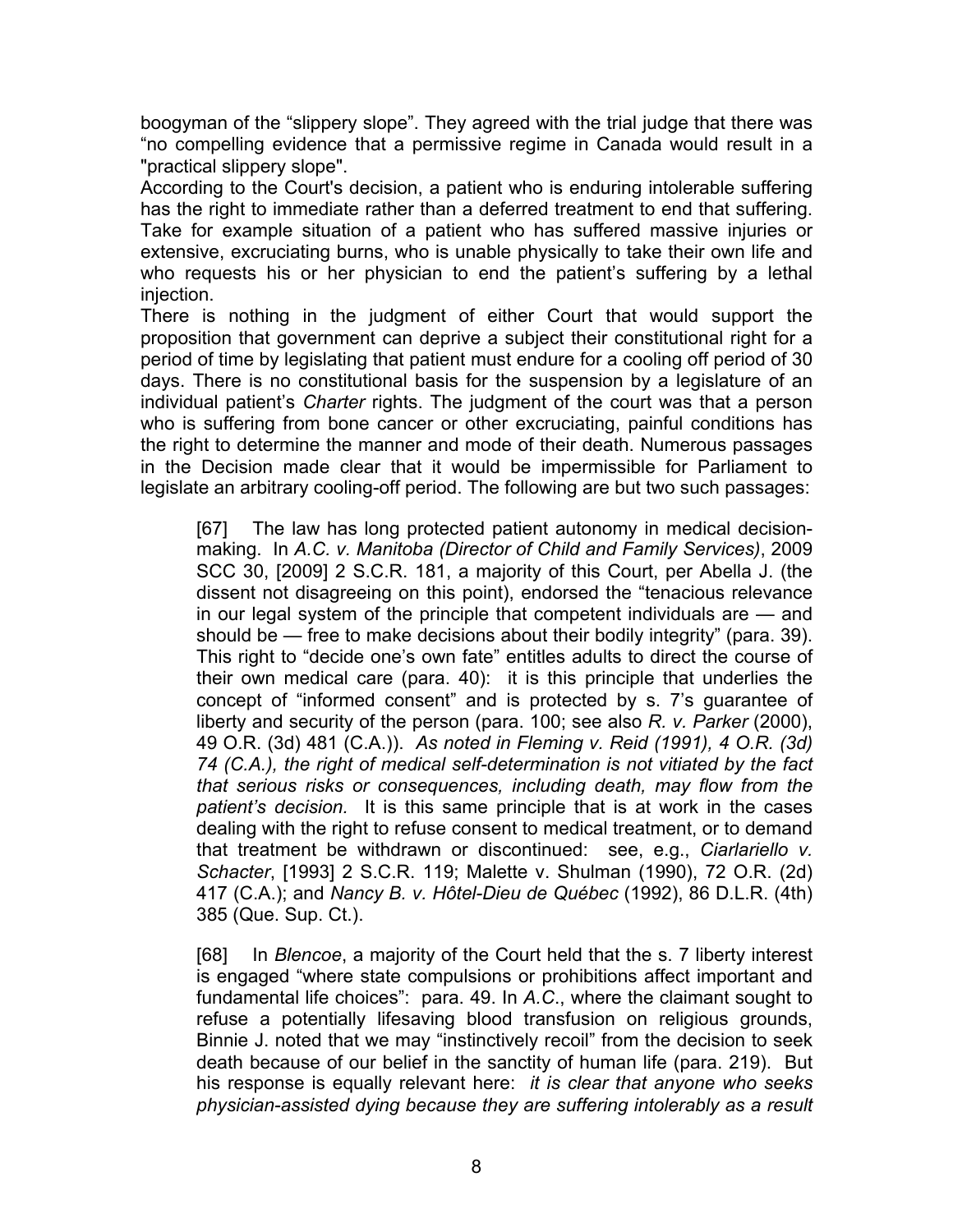*of a grievous and irremediable medical condition "does so out of a deeply personal and fundamental belief about how they wish to live, or cease to live" (ibid.). The trial judge, too, described this as a decision that, for some people, is "very important to their sense of dignity and personal integrity, that is consistent with their lifelong values and that reflects their life's experience" (para. 1326). This is a decision that is rooted in their control over their bodily integrity; it represents their deeply personal response to serious pain and suffering. By denying them the opportunity to make that choice, the prohibition impinges on their liberty and security of the person. As noted above, s. 7 recognizes the value of life, but it also honours the role that autonomy and dignity play at the end of that life. We therefore conclude that ss. 241(b) and 14 of the Criminal Code, insofar as they prohibit physician assisted dying for competent adults who seek such assistance as a result of a grievous and irremediable medical condition that causes enduring and intolerable suffering, infringe the rights to liberty and security of the person.*

#### **Does illness or suffering have to be at the end of life in order to for a person to qualify for a physician assisted death?**

The Court answered that question clearly as well. For the same reason that it would be a violation of the Charter to legislate a cooling off period, the Court determined that Parliament does not have the right to determine who shall be forced to live and when the right to make that choice arises. The only qualifications for a physician-assisted death are:

- Competence
- Adulthood
- A grievous and irremediable medical condition
- Enduring and intolerable suffering caused by the medical condition.

Adulthood is an objective fact defined by provincial legislation. Determining competence as the Court noted in paragraph 106 of the Decision is a medical issue left to physicians. Again, I quote:

[106] The trial judge found that it was feasible for properly qualified and experienced physicians to reliably assess patient competence and voluntariness, and that coercion, undue influence, and ambivalence could all be reliably assessed as part of that process (paras. 795-98, 815, 837 and 843). In reaching this conclusion, she particularly relied on the evidence on the application of the informed consent standard in other medical decision-making in Canada, including end-of-life decision-making (para. 1368). She concluded that it would be possible for physicians to apply the informed consent standard to patients who seek assistance in dying, adding the caution that physicians should ensure that patients are properly informed of their diagnosis and prognosis and the range of available options for medical care, including palliative care interventions